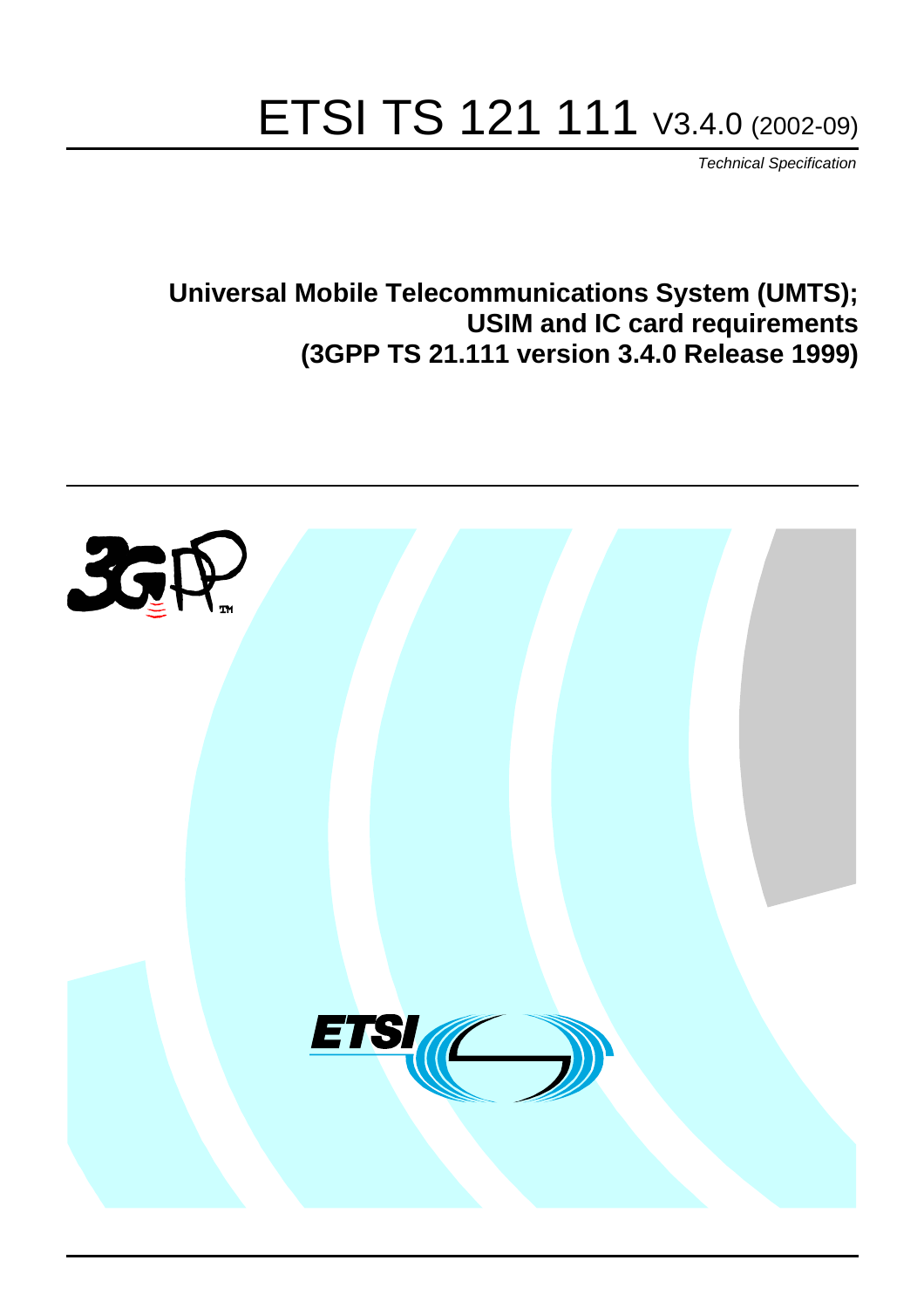Reference RTS/TSGT-0321111v340

> Keywords UMTS

#### **ETSI**

#### 650 Route des Lucioles F-06921 Sophia Antipolis Cedex - FRANCE

Tel.: +33 4 92 94 42 00 Fax: +33 4 93 65 47 16

Siret N° 348 623 562 00017 - NAF 742 C Association à but non lucratif enregistrée à la Sous-Préfecture de Grasse (06) N° 7803/88

#### **Important notice**

Individual copies of the present document can be downloaded from: [http://www.etsi.org](http://www.etsi.org/)

The present document may be made available in more than one electronic version or in print. In any case of existing or perceived difference in contents between such versions, the reference version is the Portable Document Format (PDF). In case of dispute, the reference shall be the printing on ETSI printers of the PDF version kept on a specific network drive within ETSI Secretariat.

Users of the present document should be aware that the document may be subject to revision or change of status. Information on the current status of this and other ETSI documents is available at <http://portal.etsi.org/tb/status/status.asp>

> If you find errors in the present document, send your comment to: [editor@etsi.fr](mailto:editor@etsi.fr)

#### **Copyright Notification**

No part may be reproduced except as authorized by written permission. The copyright and the foregoing restriction extend to reproduction in all media.

> © European Telecommunications Standards Institute 2002. All rights reserved.

**DECT**TM, **PLUGTESTS**TM and **UMTS**TM are Trade Marks of ETSI registered for the benefit of its Members. **TIPHON**TM and the **TIPHON logo** are Trade Marks currently being registered by ETSI for the benefit of its Members. **3GPP**TM is a Trade Mark of ETSI registered for the benefit of its Members and of the 3GPP Organizational Partners.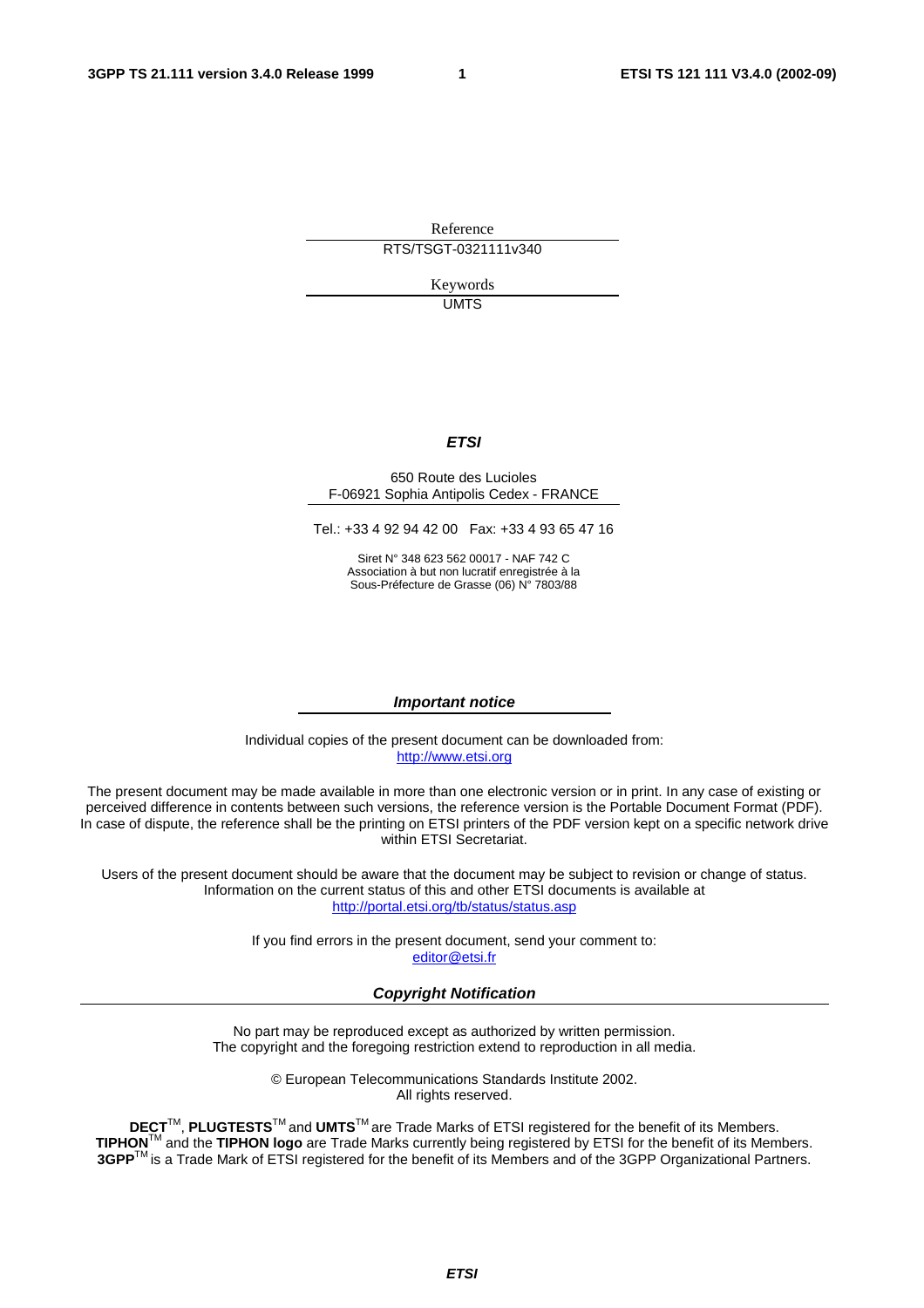### Intellectual Property Rights

IPRs essential or potentially essential to the present document may have been declared to ETSI. The information pertaining to these essential IPRs, if any, is publicly available for **ETSI members and non-members**, and can be found in ETSI SR 000 314: *"Intellectual Property Rights (IPRs); Essential, or potentially Essential, IPRs notified to ETSI in respect of ETSI standards"*, which is available from the ETSI Secretariat. Latest updates are available on the ETSI Web server ([http://webapp.etsi.org/IPR/home.asp\)](http://webapp.etsi.org/IPR/home.asp).

Pursuant to the ETSI IPR Policy, no investigation, including IPR searches, has been carried out by ETSI. No guarantee can be given as to the existence of other IPRs not referenced in ETSI SR 000 314 (or the updates on the ETSI Web server) which are, or may be, or may become, essential to the present document.

### Foreword

This Technical Specification (TS) has been produced by ETSI 3rd Generation Partnership Project (3GPP).

The present document may refer to technical specifications or reports using their 3GPP identities, UMTS identities or GSM identities. These should be interpreted as being references to the corresponding ETSI deliverables.

The cross reference between GSM, UMTS, 3GPP and ETSI identities can be found under [www.etsi.org/key](http://www.etsi.org/key) .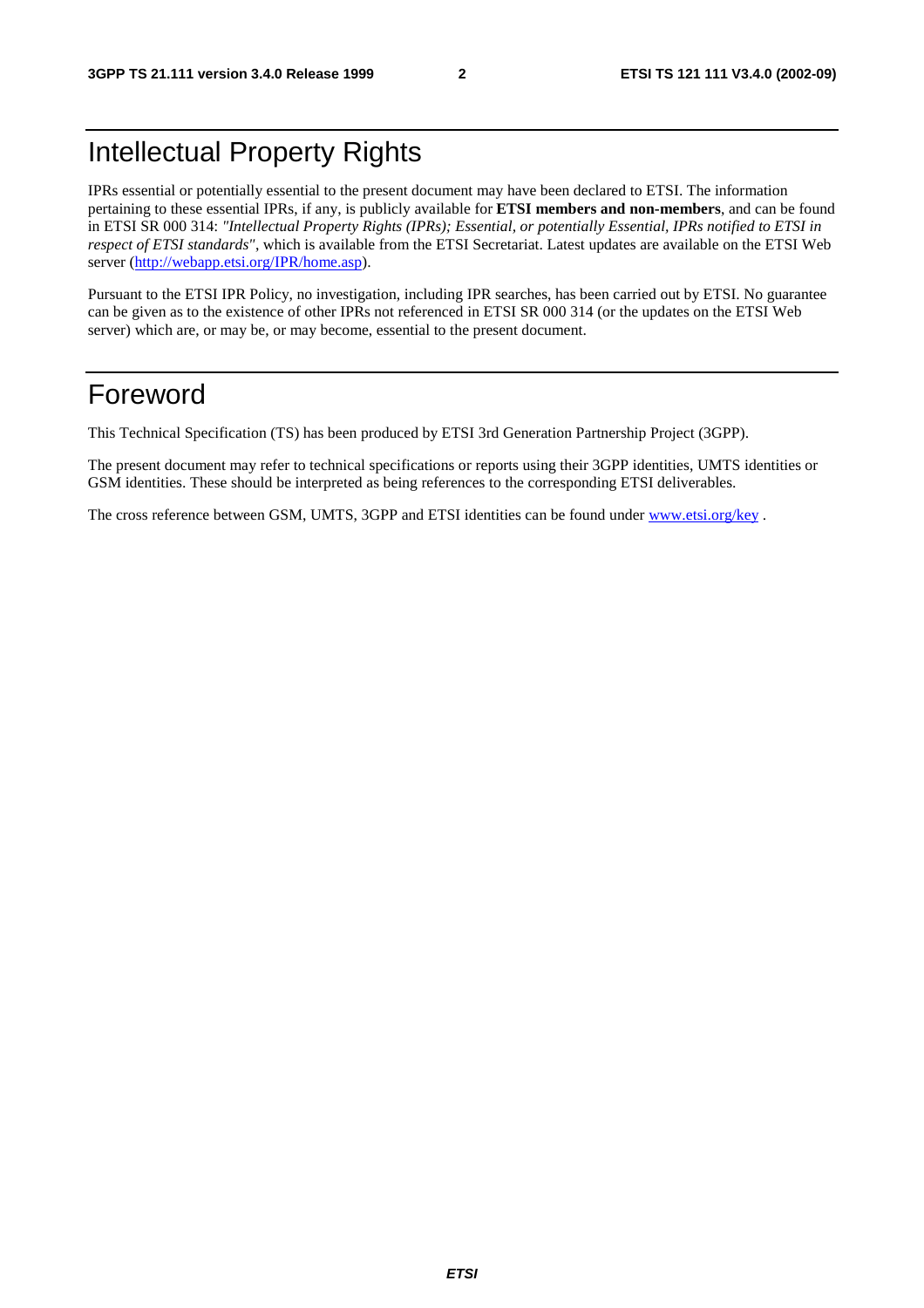$\mathbf{3}$ 

# **Contents**

| 1                |                               |  |  |  |  |  |
|------------------|-------------------------------|--|--|--|--|--|
| 2                |                               |  |  |  |  |  |
| 2.1              |                               |  |  |  |  |  |
| 2.2.             |                               |  |  |  |  |  |
| 3                |                               |  |  |  |  |  |
| 3.1              |                               |  |  |  |  |  |
| 3.2              |                               |  |  |  |  |  |
| 3.3              |                               |  |  |  |  |  |
| 4                |                               |  |  |  |  |  |
| 5                |                               |  |  |  |  |  |
| 5.1              |                               |  |  |  |  |  |
| 5.2              |                               |  |  |  |  |  |
| 5.3<br>5.4       |                               |  |  |  |  |  |
| 5.5              |                               |  |  |  |  |  |
| 5.6              |                               |  |  |  |  |  |
| 5.7              |                               |  |  |  |  |  |
| 6                |                               |  |  |  |  |  |
| 6.1              |                               |  |  |  |  |  |
| 6.2              |                               |  |  |  |  |  |
| 7                |                               |  |  |  |  |  |
| 7.1              |                               |  |  |  |  |  |
| 7.2              |                               |  |  |  |  |  |
| 7.3              |                               |  |  |  |  |  |
| 7.4              |                               |  |  |  |  |  |
| 7.5              |                               |  |  |  |  |  |
| 8                |                               |  |  |  |  |  |
| 8.1<br>8.2       |                               |  |  |  |  |  |
|                  |                               |  |  |  |  |  |
| 9<br>9.1         |                               |  |  |  |  |  |
|                  |                               |  |  |  |  |  |
| 10<br>10.1       |                               |  |  |  |  |  |
| 10.2             |                               |  |  |  |  |  |
| 10.2.1           |                               |  |  |  |  |  |
| 10.2.2           |                               |  |  |  |  |  |
| 10.2.3           |                               |  |  |  |  |  |
| 10.2.4           |                               |  |  |  |  |  |
| 10.2.5           |                               |  |  |  |  |  |
| 10.2.6<br>10.2.7 |                               |  |  |  |  |  |
| 10.3             |                               |  |  |  |  |  |
| 11               |                               |  |  |  |  |  |
| 11.1             |                               |  |  |  |  |  |
| 11.2             |                               |  |  |  |  |  |
|                  | <b>Annex A (informative):</b> |  |  |  |  |  |
|                  |                               |  |  |  |  |  |
|                  |                               |  |  |  |  |  |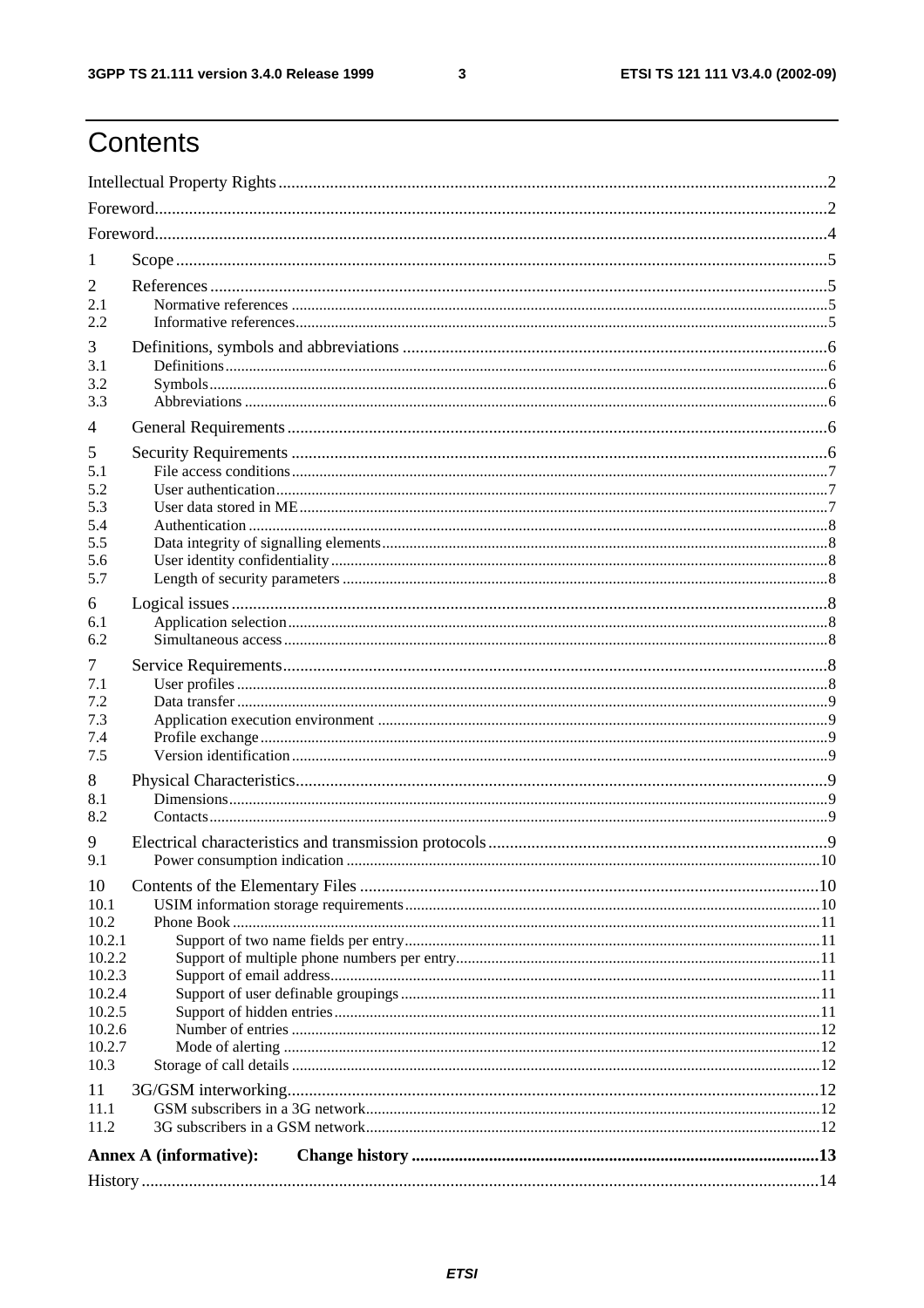### Foreword

This Technical Specification has been produced by the 3GPP.

The contents of the present document are subject to continuing work within the TSG and may change following formal TSG approval. Should the TSG modify the contents of this TS, it will be re-released by the TSG with an identifying change of release date and an increase in version number as follows:

Version x.y.z

where:

- x the first digit:
	- 1 presented to TSG for information;
	- 2 presented to TSG for approval;
	- $\geq$ 3 Indicates TSG approved document under change control.
- y the second digit is incremented for all changes of substance, i.e. technical enhancements, corrections, updates, etc.
- z the third digit is incremented when editorial only changes have been incorporated in the document.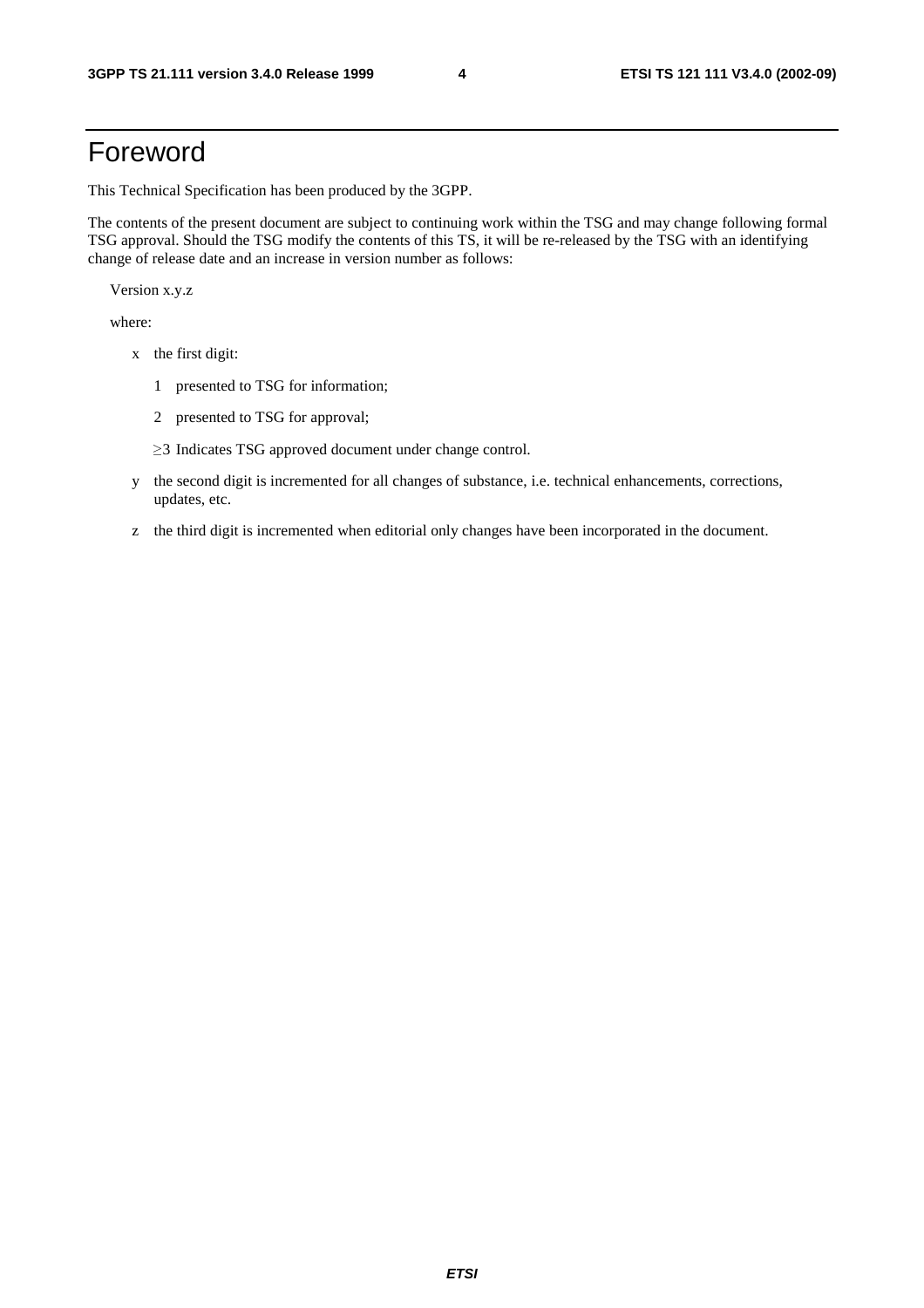### 1 Scope

This document defines the requirements of the USIM (Universal Subscriber Identity Module) and the IC card for 3G (UICC). These are derived from the service and security requirements defined in 3G TS 22.100 [1] and 3G TS 22.101 [2]. The USIM is a 3G application on an IC card. It inter-operates with a 3G terminal and provides access to 3G services. This document is intended to serve as a basis for the detailed specification of the USIM and the UICC, and the interface to the 3G terminal.

### 2 References

#### 2.1 Normative references

The following documents contain provisions which, through reference in this text, constitute provisions of the present document.

- References are either specific (identified by date of publication, edition number, version number, etc.) or non-specific.
- For a specific reference, subsequent revisions do not apply.
- For a non-specific reference, the latest version applies.
- [1] 3GPP TS 22.100: "UMTS phase 1 Release 99".
- [2] 3GPP TS 22.101: "Service principles".
- [3] 3GPP TS 31.101: "UICC-Terminal Interface; Physical and Logical Characteristics".
- [4] 3GPP TS 31.102: "Characteristics of the USIM application"
- [5] 3GPP TS 31.110: "Numbering system for telecommunication IC card applications".
- [6] 3GPP TS 31.111: "USIM Application Toolkit (USAT)".
- [7] 3GPP TS 33.102: "3G Security: Security Architecture".
- [8] 3GPP TS 11.11: "Specification of the Subscriber Identity Module Mobile Equipment (SIM ME) interface".
- [9] 3GPP TS 11.12: "Specification of the 3 Volt Subscriber Identity Module Mobile Equipment (SIM - ME) interface".
- [10] 3GPP TS 11.18: "Specification of the 1.8 Volt Subscriber Identity Module Mobile Equipment (SIM - ME) interface".
- [11] ISO/IEC 7816-3 (1997): "Identification cards Integrated circuit(s) cards with contacts, Part 3: Electronic signals and transmission protocols".
- [12] ISO/IEC 7816-4 (1995): "Identification cards Integrated circuit(s) cards with contacts, Part 4: Interindustry commands for interchange".
- [13] ISO/IEC 7816-5 (1994): "Identification cards Integrated circuit(s) cards with contacts, Part 5: Numbering system and registration procedure for application identifiers".

#### 2.2 Informative references

- [20] 3GPP TS 02.48: " Security Mechanisms for the SIM application toolkit; Stage 1".
- [21] 3GPP TS 03.48: "Security Mechanisms for the SIM application toolkit; Stage 2".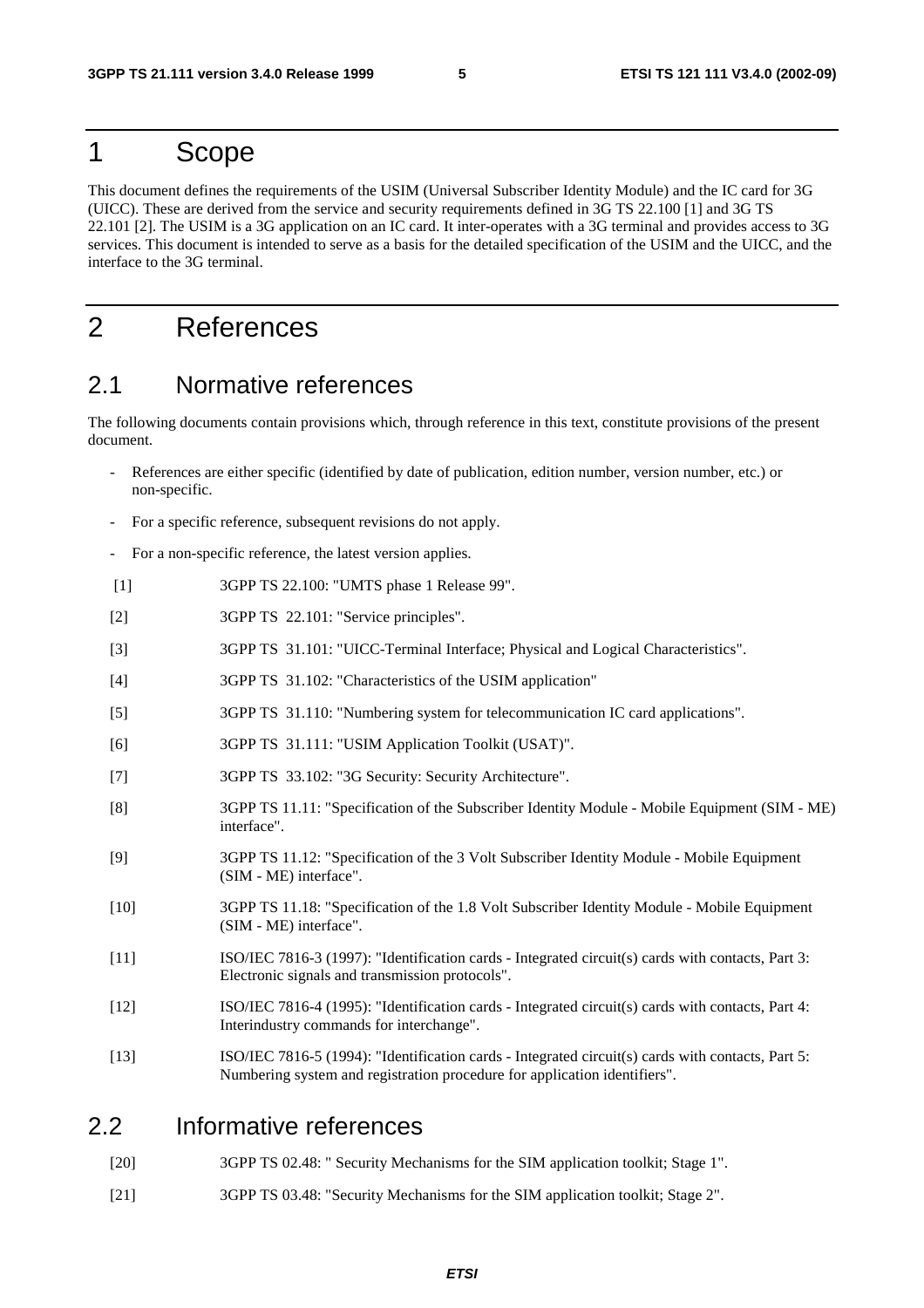# 3 Definitions, symbols and abbreviations

#### 3.1 Definitions

For the purposes of the present document, the following definitions apply:

| UICC | A removable IC card containing a USIM. |
|------|----------------------------------------|
|------|----------------------------------------|

USIM A 3G application on an IC card.

### 3.2 Symbols

Vpp Programming voltage

#### 3.3 Abbreviations

For the purposes of the present document, the following abbreviations apply:

| <b>ADN</b>  | <b>Abbreviated Dialling Number</b>              |
|-------------|-------------------------------------------------|
| <b>ATR</b>  | Answer To Reset                                 |
| DF          | Dedicated File                                  |
| EF          | Elementary File                                 |
| <b>FFS</b>  | For Further Study                               |
| <b>ICC</b>  | <b>Integrated Circuit Card</b>                  |
| IK          | Integrity Key                                   |
| <b>IMSI</b> | <b>International Mobile Subscriber Identity</b> |
| <b>ME</b>   | Mobile Equipment                                |
| MF          | Master File                                     |
| <b>PIN</b>  | Personal Identification Number                  |
| <b>PPS</b>  | Protocol and Parameter Selection                |
| <b>SIM</b>  | <b>Subscriber Identity Module</b>               |
| UІА         | 3G Integrity Algorithm                          |
| USIM        | Universal Subscriber Identity Module            |
|             |                                                 |

# 4 General Requirements

The UICC shall be a removable module containing a USIM. The USIM shall contain an identity which unambiguously identifies a subscriber.

For access to 3G services, a UICC containing a valid USIM shall be present at all times, other than for emergency calls.

The specifications shall support the security requirements as defined in 33.102 [7].

The USIM shall provide storage for subscription and subscriber related information.

The UICC/USIM may also contain applications which use the features defined in the USIM Application Toolkit specification 3G TS 31.111 [6].

# 5 Security Requirements

The USIM shall be used to provide security features. If the UICC is removed from the 3G terminal, the service shall be terminated immediately. The functions of the USIM include authenticating itself to the network and vice versa, authenticating the user and providing additional security functions as defined in 3G TS 33.102 [7].

The USIM shall be unambiguously identified, also in the case of pre-paid subscriptions.

Means shall be provided to prevent fraudulent use of stolen IC Cards.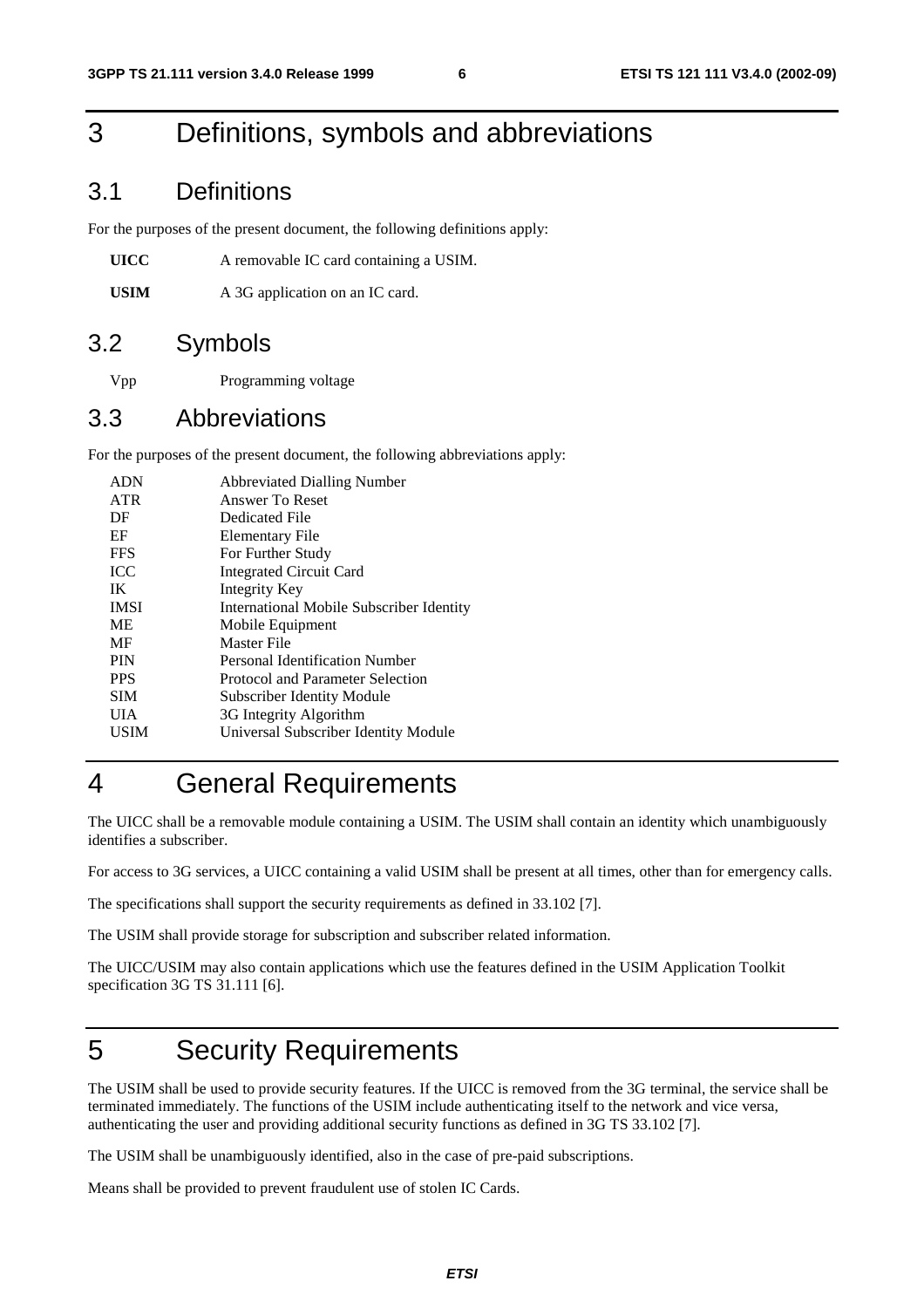It shall not be possible to access data intended for USIM internal use, e.g. authentication keys.

Further details of the following requirements are given in 33.102 [7].

#### 5.1 File access conditions

Actions, such as READ, UPDATE on UICC data shall be controlled by access conditions. These shall be satisfied prior to the action being performed.

Since a UICC may contain multiple (3G and non-3G) applications, a flexible method of controlling file access shall be provided.

#### 5.2 User authentication

The USIM shall support means to authenticate the user, to provide, for example, protection against the use of stolen cards. For the USIM, authentication shall be performed by the verification of a numeric PIN of four (4) to eight (8) decimal digits.

A function to disable user authentication may exist which may be inhibited by the application provider, in which case the user shall always use the PIN. Otherwise, the user may decide whether or not to make use of the user authentication function. If disabled, the user authentication function remains disabled until the user specifically re-enables it.

Following correct PIN presentation, the ME may perform functions and actions on USIM data, which are protected by the relevant access condition.

If an incorrect PIN is entered, an indication shall be given to the user. After three (3) consecutive incorrect entries the relevant PIN is blocked, i.e. functions and actions on data protected by the access condition shall no longer be possible, even if between attempts the UICC has been removed, the USIM has been deselected or the ME has been switched off. Once a PIN is blocked, further PIN verifications shall be denied.

The USIM shall support a mechanism for unblocking a blocked PIN. Unblocking of a PIN is performed by using the relevant PIN Unblocking Key.

PINs, but not Unblock PINS, shall be changeable by the user following correct entry of either the current PIN or Unblock PIN.

The Unblock PIN shall consist of eight (8) decimal digits and shall not be changeable by the user. If an incorrect Unblock PIN is presented, an indication shall be given to the user. After ten (10) consecutive incorrect entries, the Unblock PIN shall be blocked, even if between attempts the UICC has been removed, the USIM has been deselected or the ME has been switched off. Unblocking of a blocked PIN shall not be possible.

It shall not be possible to read PINs or Unblock PINs.

#### 5.3 User data stored in ME

Subject to the exception below, all user related information transferred into the ME during network operations shall be deleted from the ME after removal of the UICC, deselection of the USIM, deactivation of the ME, or following an electrical reset of the UICC. [This includes any data that was transferred to the ME by USIM Application Toolkit commands. FFS]

User related security codes such as PIN and Unblock PIN may only be stored by the ME during the procedures involving such a code and shall be discarded by the ME immediately after completion of the procedure.

Optionally, an ME may retain some less security-sensitive data at UICC removal, USIM deselection or ME switch-off. Such data are SMS, ADN/SSC, FDN/SSC, LND. These data, when stored in the ME, shall only be readable/retrievable if the same USIM is reactivated (as determined by the IMSI). If the IMSI is retained in the ME for this purpose, it shall be stored securely and shall not be able to be read out.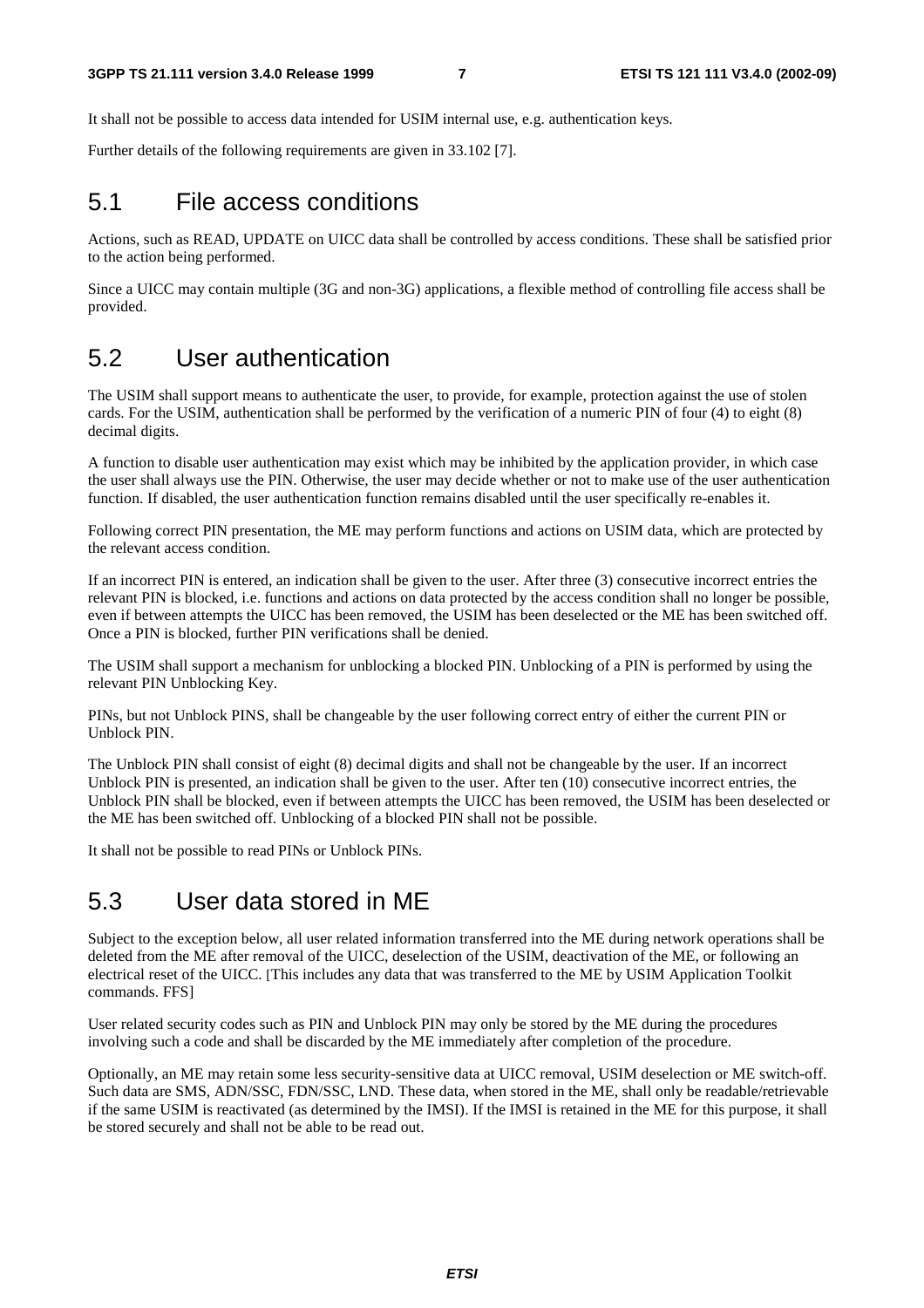#### 5.4 Authentication

A means shall be specified to mutually authenticate the USIM and the network by showing knowledge of a secret key K which is shared between and available only to the USIM and in the user's Home Environment. The method is composed of a challenge/response and key establishment protocol combined with a sequence number-based one-pass protocol for network authentication.

### 5.5 Data integrity of signalling elements

Some signalling information elements are considered sensitive and must be integrity protected. An integrity function shall be applied on certain signalling information elements transmitted between the ME and the network.

The 3GPP Integrity Algorithm (UIA) is used with an Integrity Key (IK) to compute a message authentication code for a given message. The setting of IK is triggered by the authentication procedure. IK shall be stored on the USIM.

#### 5.6 User identity confidentiality

A mechanism shall be specified to provide user identity confidentiality by means of a temporary identity.

### 5.7 Length of security parameters

In order to allow for enhancements of the security level in 3G, the following requirements shall be covered:

- all security-related parameters for 3G shall be accompanied by a length indicator;
- the USIM shall support variable-length security parameters.

If the USIM supports the GSM security mechanisms in addition to 3G security, fixed length security parameters according to GSM 11.11 [8] shall be supported in addition.

### 6 Logical issues

### 6.1 Application selection

In a multiapplication environment, a flexible application selection method is required. The application identifier defined in ISO/IEC 7816-5 [13] and 3G TS 31.110 [5] should be used for application selection. Direct application selection, including selection by partial DF name and the  $EF_{\text{DIR}}$  concept of ISO/IEC 7816-4 [12] shall be followed. In particular, a mechanism for the ME and the UICC shall be specified in order to allow the user, when the ME is in idle mode, to select and activate one amongst those which are available and supported by the ME (this will permit the user to choose, for instance, between 2 different USIM applications). At switch on, the last active USIM shall be automatically selected. The last active USIM shall be stored on the UICC. By default if there is no last active USIM defined in the UICC, the user shall be able to select the active USIM amongst those available on the UICC.

#### 6.2 Simultaneous access

A mechanism shall be specified for simultaneous access to several files or applications.

### 7 Service Requirements

#### 7.1 User profiles

Each USIM shall contain at least one user profile [FFS].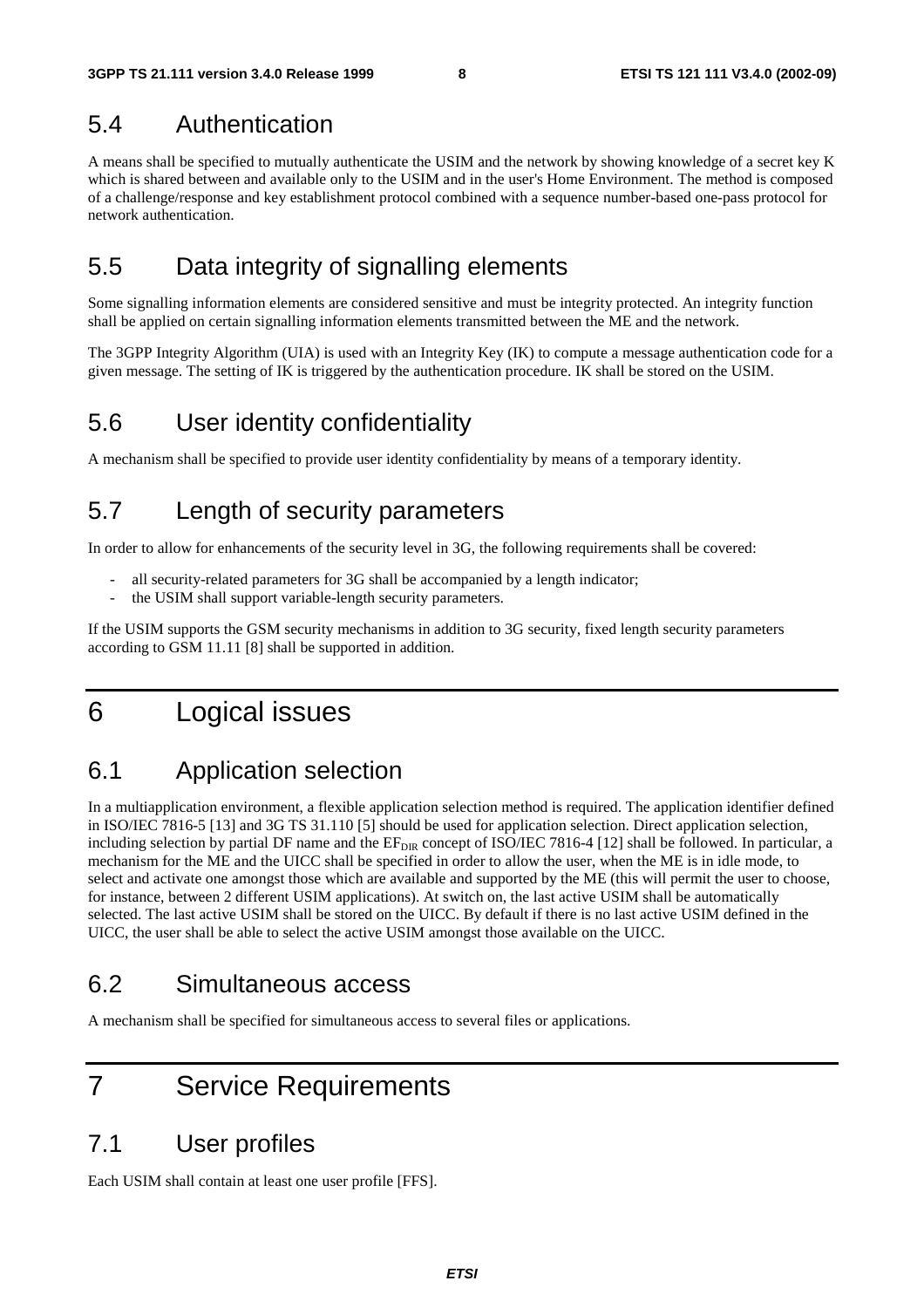### 7.2 Data transfer

A mechanism allowing highly secure transfer of applications and/or associated data to/from the UICC/USIM shall be specified in line with the requirements in 3G TS 22.101 [2]. This requires a secure transfer mechanism. GSM 02.48 [20] and GSM 03.48 [21] could be considered here, however this is limited to the case where the application to be downloaded runs in the context of an existing subscription. The security requirements in the case where, for instance, a new USIM or other application has to be downloaded, requires further study.

It is envisaged that in early USIM specifications, the transfer of subscription-related applications (e.g. SIM application toolkit applications) will be specified. The generic application download (e.g. download of a new USIM) is not likely to be included in these early specifications.

Application creation comprises file creation and other administrative operations on the, as well as negotiation of code type or language.

### 7.3 Application execution environment

An application execution environment may exist on the UICC/USIM which includes functionality defined in 3G TS 31.111 [6].

#### 7.4 Profile exchange

A mechanism for the ME, the USIM and the network to exchange service capabilities shall be specified. The following exchange of service capabilities may occur:

- ME services capabilities may be provided to the USIM/UICC;
- USIM/UICC services capabilities may be provided to the ME (and thus potentially to the network);
- network services capabilities may be provided to the USIM/UICC via the ME.

### 7.5 Version identification

A means for identification of the version of the USIM shall be provided.

### 8 Physical Characteristics

#### 8.1 Dimensions

The ID-1 and Plug-in format used for the GSM SIM shall be adopted. A third format, smaller than the Plug-in format, is for further study. If a new format is defined, a means shall be specified in order to prevent an incorrect insertion of the card into the ME.

### 8.2 Contacts

The UICC shall not provide any connection to the V<sub>PP</sub> contact. The contact shall be provided on the UICC. The ME may support the  $V_{PP}$  contact in the reader. The ME shall not have this contact connected; neither to ground nor to the UICC supply voltage.

NOTE: According to ISO/IEC 7816-3 [11] the V<sub>PP</sub> contact is RFU for ICCs operating at 3V.

# 9 Electrical characteristics and transmission protocols

Electronic signals and transmission protocols shall be in accordance with ISO/IEC 7816-3 [11] unless specified otherwise.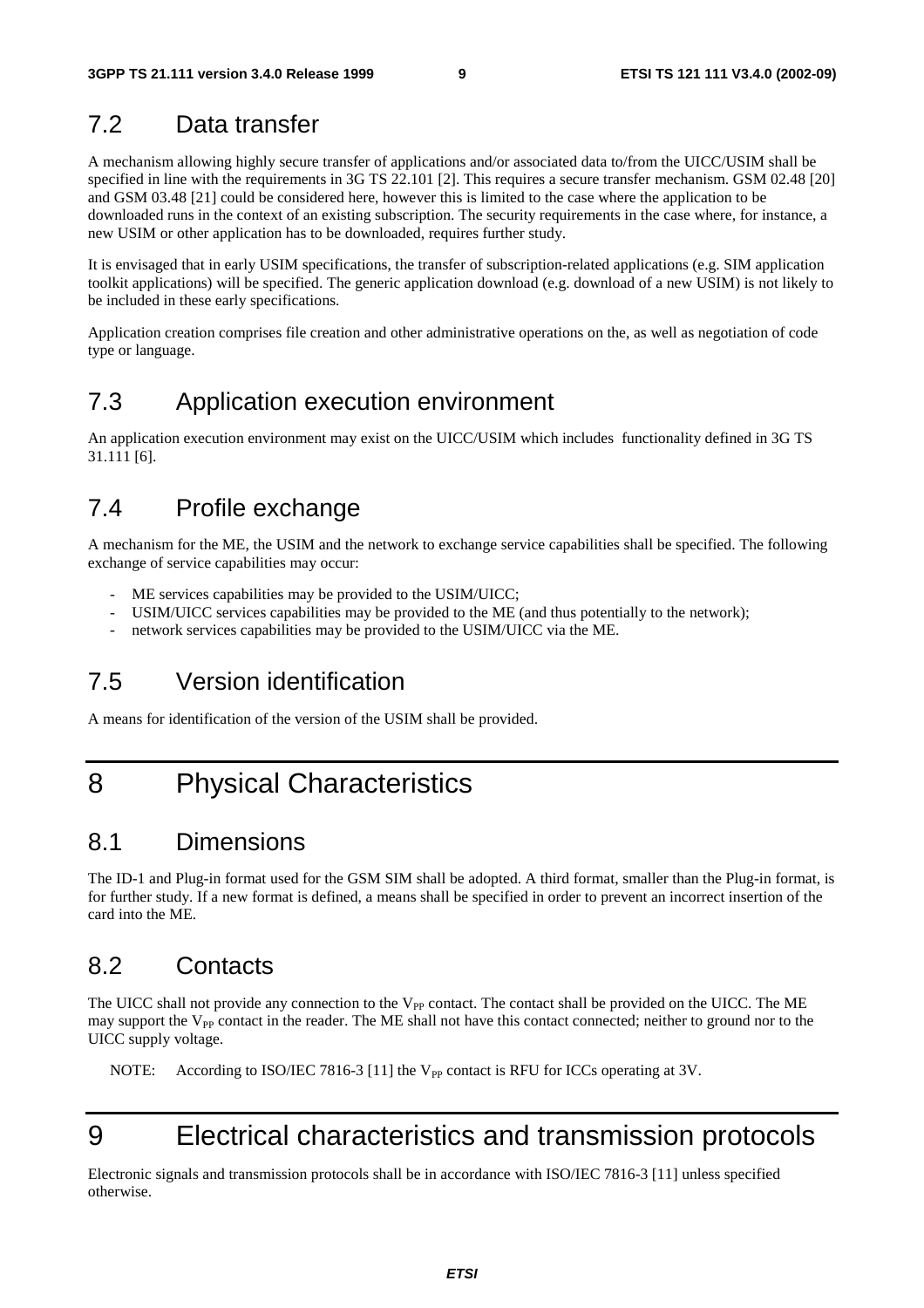The electrical specifications shall at least cover the 1.8V and 3V voltage ranges as specified in GSM 11.12 [9] and GSM 11.18 [10]. Lower voltages may be added in the future. 3G terminals shall not support 5V on the ME-UICC interface. Both ME and UICC shall support operational class indication as defined in ISO/IEC 7816-3 [11]. Both ME and UICC shall support at least two voltage classes.

Both UICC and ME shall support PPS as defined in ISO/IEC 7816-3 [11] with at least the values defined in GSM 11.11 [8].

The ME shall have the capabilities of initiating a warm reset as defined in ISO/IEC 7816-3 [11]. The UICC shall support warm reset as defined in ISO/IEC 7816-3 [11].

NOTE: The warm reset is used during a session when there is a need to restart the USIM due to internal modifications of data caused by user actions or network data downloading.

The UICC may indicate in the ATR to the warm reset that the specific mode is entered automatically, using the parameters that were used prior to the warm reset. In case of a cold reset, the UICC shall enter the negotiable mode.

In addition to the T=0 protocol which is mandatory for the UICC and the ME, the T=1 protocol shall be mandatory for the ME. It is optional for the UICC.

The speed enhancement as specified in GSM 11.11 [8] shall be supported by both the ME and the UICC. Higher interface bit rates than those specified in GSM 11.11 [8] should be considered.

#### 9.1 Power consumption indication

Power consumption figures are to be revised based on the need for more secure authentication algorithms, utilising crypto co-processors. In order to be compatible with the GSM specifications, the UICC shall meet the power consumption specifications set in GSM 11.12 [9] and GSM 11.18 [10] during the ATR. The USIM status information shall contain power consumption information, which is related to the operational class indicated in the ATR and the operating frequency indicated for running the authentication algorithm.

NOTE: The power consumption figure may differ between different applications on the UICC; thus a particular ME may support some applications in a card and reject others, depending on the power consumption values.

The ME may reject the USIM if it can not supply the current indicated in the status information and if this current is above the maximum value defined for use by the UICC for running the USIM.

### 10 Contents of the Elementary Files

#### 10.1 USIM information storage requirements

The USIM shall contain information elements for 3G network operations. The USIM may contain information elements related to the subscriber, 3G services and home environment or service provider related information.

The UICC shall provide storage capability for the following:

- UICC related information:
	- IC card identification: a number uniquely identifying the UICC and the card issuer;
	- Preferred language(s);
	- Directory of applications.
	- USIM related information:
		- Administrative information: indicates mode of operation of the USIM, e.g. normal, type approval;
		- USIM service table: indicates which optional services are provided by the USIM;
		- IMSI:
		- Language indication;
		- Location information;
		- Cipher key (Kc) and cipher key sequence number;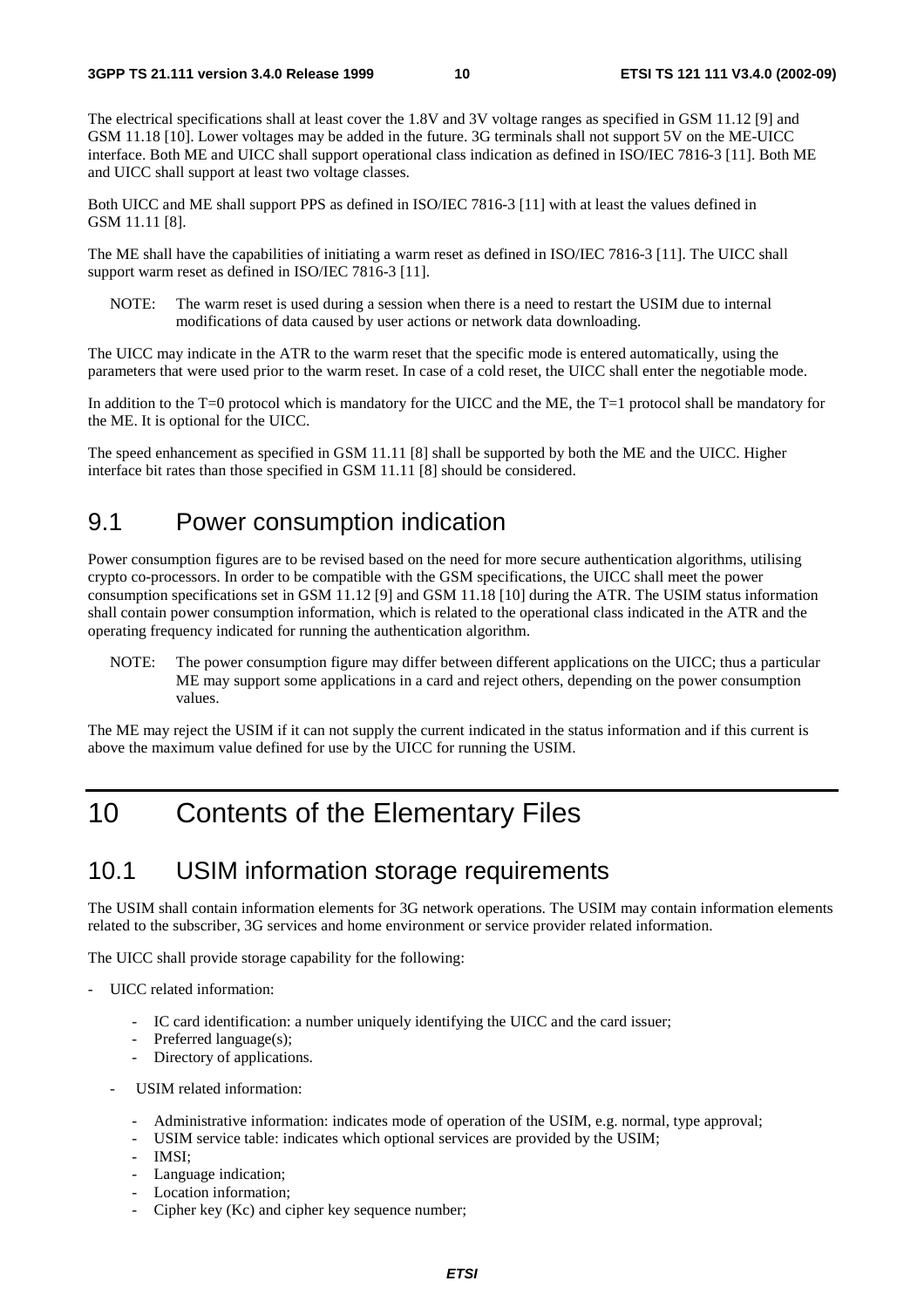- Access control class(es):
- Forbidden PLMNs:
- Phase identification;
- Ciphering Key for GPRS;
- GPRS location information;
- Cell Broadcast related information;
- Emergency call codes;
- Phone numbers (ADN, FDN, SDN);
- Short messages and related parameters;
- Capability and Configuration parameters;
- HPLMN search period [FFS];
- BCCH information: list of carrier frequencies to be used for cell selection [FFS].
- Information accessible to the USIM and other applications:
	- ADN.

In addition, the USIM shall manage and provide storage for the following information in accordance with the security requirements of clause 5:

- $PIN$
- PIN enabled/disabled indicator;
- PIN error counter:
- Unblock PIN;
- Unblock PIN error counter:
- Data integrity keys;
- Subscriber authentication keys.

### 10.2 Phone Book

The Phone Book feature is based on the ADN functionality as defined in GSM 11.11 [8]. Additional features are identified in the following subclauses. A Phone Book entry consists of a record in an ADN file and, optionally, additional records which are placed in different EFs. In the latter case, a mechanism shall be defined to link all records in the same Phone Book entry. These features shall be supported by the ME while their support by the USIM is optional.

#### 10.2.1 Support of two name fields per entry

The support of two name fields per entry shall be specified to allow, for example, for two different representations of the same name (for example, in Japanese characters and in Latin characters).

#### 10.2.2 Support of multiple phone numbers per entry

The support of multiple phone numbers per entry shall be specified, for example, office, home, fax, mobile or pager. In addition to that, information for identifying those attributes are needed.

#### 10.2.3 Support of email address

The support of email addresses linked to Phone Book entries shall be specified. In addition to that, information for identifying these addresses is needed.

#### 10.2.4 Support of user definable groupings

The specification shall support the grouping of Phone Book entries into groups defined by the user, for example, business and private.

#### 10.2.5 Support of hidden entries

The specification shall support means of marking Phone Book entries as "hidden".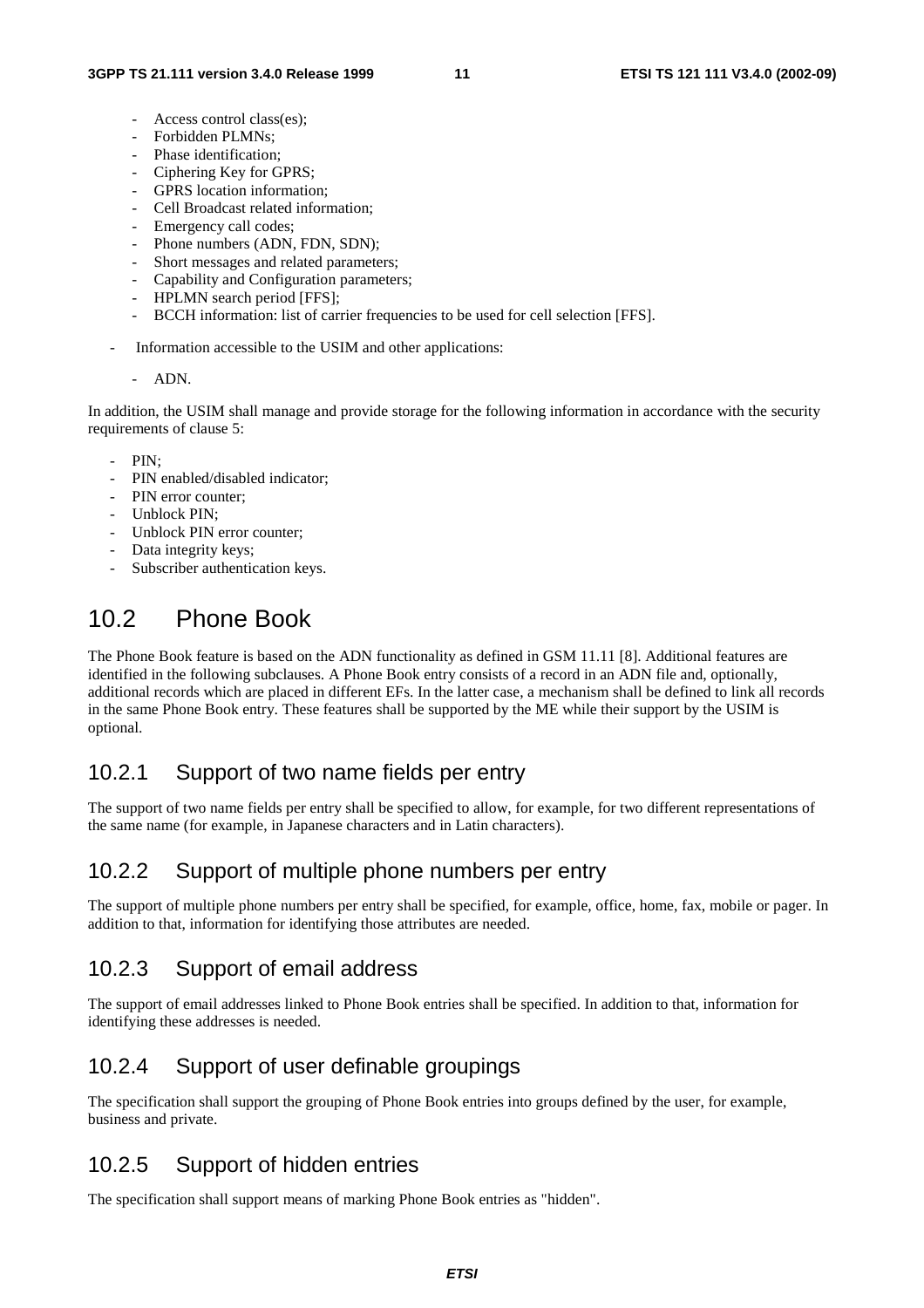#### 10.2.6 Number of entries

The specification shall support storage of at least 500 entries.

#### 10.2.7 Mode of alerting

[FFS]

### 10.3 Storage of call details

The specification shall support provision of storage for call detail information. The call detail information consists of the following attributes:

- mobile terminated calls: calling party number, date and time, calling party's name and status of call (i.e. answered or missed), duration and [FFS] charge;
- mobile originated calls: called party number, date and time, called party's name, duration and [FFS] charge;
- accumulated duration of preceding calls, separately for mobile originated and mobile terminated calls;
- accumulated charge information of preceding calls [FFS].

Call detail attributes are optional. A value to mark them as "undefined" shall be available.

NOTE 1: The calling/called party's name may be available from the Phone Book.

NOTE 2: The storage of multiparty call information is FFS.

### 11 3G/GSM interworking

#### 11.1 GSM subscribers in a 3G network

3G 22.101 [2]: "UMTS shall provide some mechanisms which permit pre UMTS subscribers to roam easily onto UMTS and access the services."

3G 22.100 [1]: "The UMTS mobile terminal shall support phase 2 and phase 2+ GSM SIMs as access modules to UMTS networks. The services that can be provided in this case may be limited to GSM like services provided within that UMTS network. It shall be up to the UMTS network operator whether or not to accept the use of GSM SIM as access modules in its network".

#### 11.2 3G subscribers in a GSM network

3G 22.101 [2] requires that UMTS shall provide some mechanisms which permit UMTS subscribers to roam easily onto pre-UMTS systems and access the services.

Thus, the specification shall allow the UICC to be used with a dual mode (GSM/ 3G) ME and a GSM ME for the provision of GSM service.

NOTE: This does not, for example, preclude the support of the PDC application on a UICC.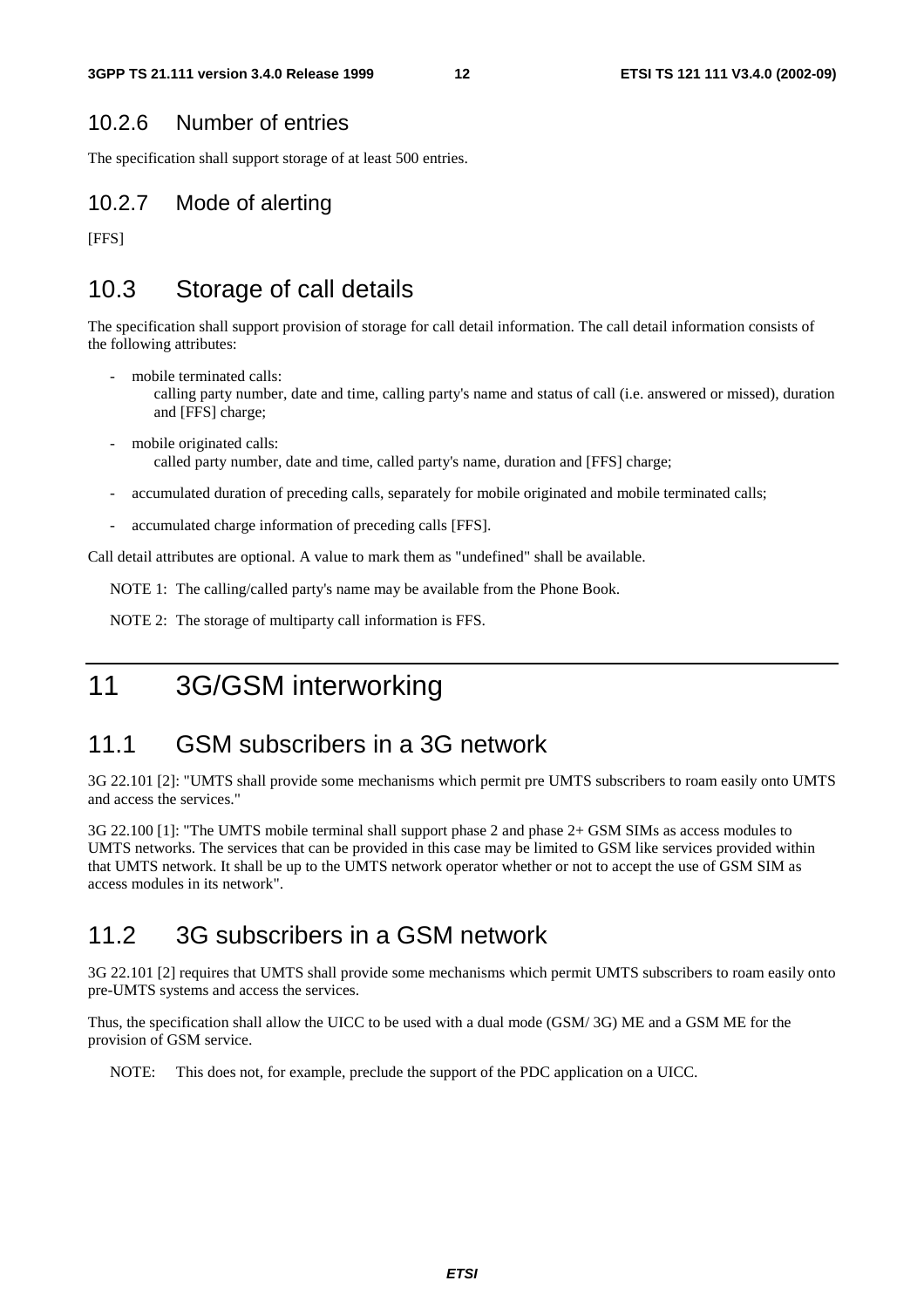# Annex A (informative): Change history

The table below indicates all change requests that have been incorporated into the present document since it was initially approved by 3GPP TSG-T.

| <b>Change history</b> |       |                 |     |       |     |                                                                                             |       |            |
|-----------------------|-------|-----------------|-----|-------|-----|---------------------------------------------------------------------------------------------|-------|------------|
| Date                  | TSG#  | <b>TSG Doc.</b> | CR. | l Rev | Cat | <b>Subject/Comment</b>                                                                      | Old   | <b>New</b> |
| 1999-06               | TP-03 | TP-99085        |     |       |     | Draft specification first approved at TSG-T #3                                              | 2.0.0 | 3.0.0      |
| 1999-12               | TP-06 | TP-99255        | 001 |       | D   | References to new specifications and editorial changes                                      | 3.0.0 | 3.0.1      |
| 2000-04               | TP-07 | TP-000017       | 002 |       |     | Location of the UIA (3GPP integrity algorithm) aligned<br>with 33.102                       | 3.0.1 | 3.1.0      |
| 2000-07               | TP-08 | TP-000097       | 003 |       |     | Clarification of USIM application selection                                                 | 3.1.0 | 3.2.0      |
|                       |       | TP-000097       | 004 |       |     | Alignment with 33.102: removal of Enhanced User<br>Identity Confidentiality (EUIC) from R99 |       |            |
| 2000-10               | TP-09 | TP-000150       | 005 |       |     | Partial AID selection requirements                                                          | 3.2.0 | 3.3.0      |
| 2002-09               | TP-17 | TP-020208       | 007 |       |     | Clarification on the use of the USIM and the SIM                                            | 3.3.0 | 3.4.0      |